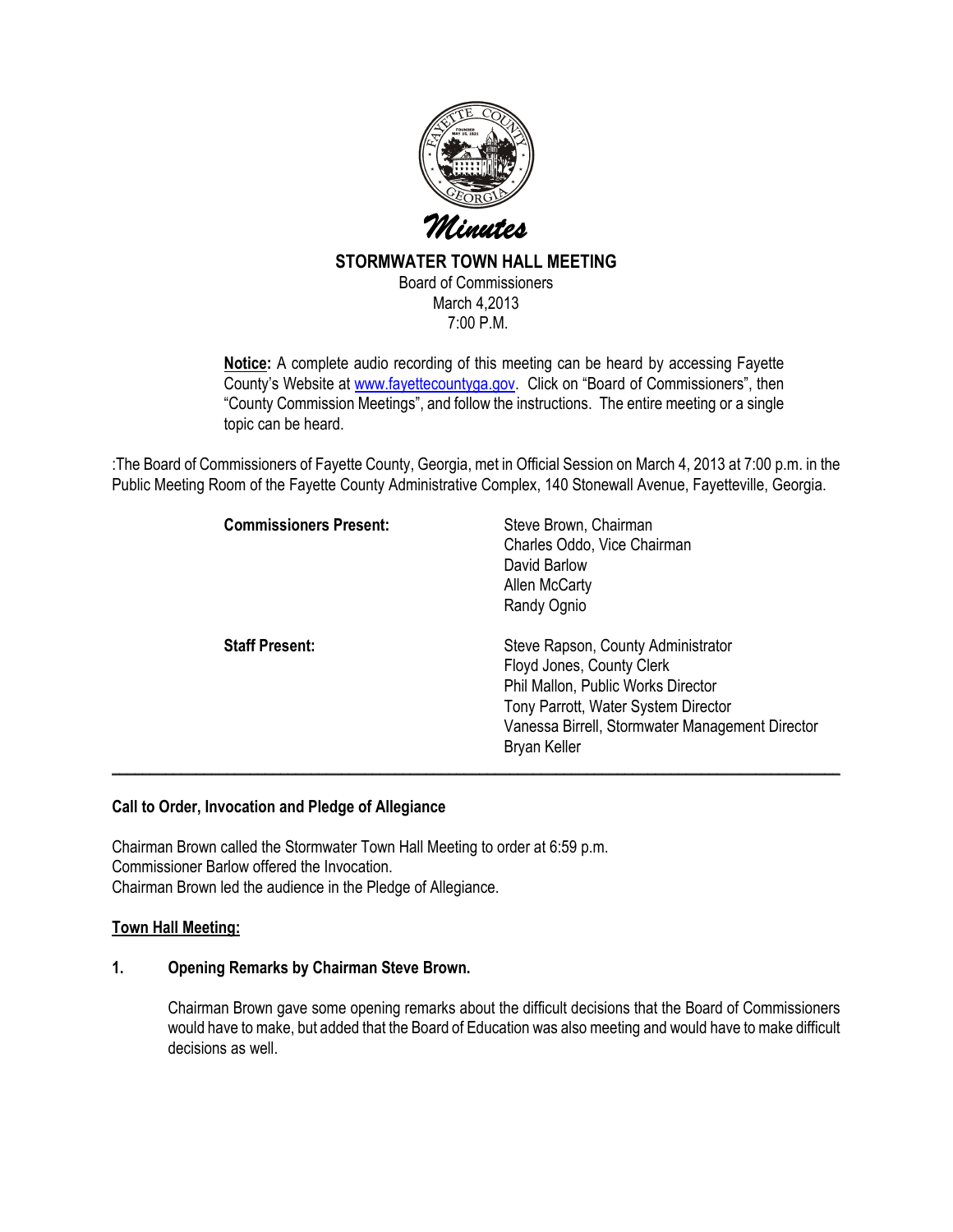## 2. Stormwater PowerPoint Presentation.

Chairman Brown presented a PowerPoint Document to the audience. He reminded the audience that during the first town hall meeting, he promised several property owners that he would visit their property. He then discussed the properties that he visited and if the County could help rectify the problems he found. Chairman Brown and County Administrator Rapson reviewed some of the suggestions made by the citizens during the first Town Hall meeting and the County's findings on those suggestions. A copy of the PowerPoint presentation, identified as "Attachment 1", follows these minutes and is made an official part hereof.

## 3. Public Input.

The following people commented and provided input during the Town Hall Meeting:

- 1) Richard Maxwell, Highway 92
- 2) Larry Redding, Woosley (did not provide an address)
- 3) Sandy Lake Circle (Speaker did not provide a name.)
- 4) Jerry Mayfield, Sandy Creek Road
- 5) Louise McKnight, 100 Bridger Point Road
- 6) Leonard Terrell (?), Harp Road
- 7) Harris McFarren, Rising Star Road
- 8) Mickey Harp (did not provide an address)
- 9) Rick Minter (did not provide an address)
- 10) Pat Hinchey (did not provide an address)
- 11) Larry Wright, Stanley Road
- 12) Marion McKaren, 1685 Highway 54 East
- 13) Darwin Edwards, Shoal Creek Road
- 14) Dan Hogan (did not provide an address)
- 15) Tim Thoms, 625 McBride Road, Fayetteville
- 
- 16) Gene Jenkins, 510 Hawthorne Drive<br>17) Laura Maxwell (did not provide an ac Laura Maxwell (did not provide an address)
- 18) Cheryl Pressler, 105 Kayla Drive
- 19) Ted Tools, River Forest Subdivision
- 20) Fred Albrecht, 383 Gingercake Road, Fayetteville
- 21) Joe Mask, 115 Bernhard Road
- 22) Ferrell Bray, Fletcher Ford Road
- 23) Clint Stokes, 210 Highland Hills Road
- 24) Arthur Terry, 349 Lees Lake Road
- 25) Roy Terry, 335 Peaceful Way
- 26) Robert Torbush, 422 Lees Lake Road
- 
- 27) Walter Fort, 626 Inman Road Speaker Unknown, 127 Buckeye Road, Fayetteville
- 29) Bill Schley, 287 Mud Bridge Road, Woolsey
- 30) Mary Carol Schley, 287 Mud Bridge Road, Woolsey
- 31) Paul Arnold, 209 Price Road, Fayetteville
- 32) Speaker Unknown, 319 Adams Road, Fayetteville (Recording unclear)
- 33) Louise McKnight, 100 Bridger Point Road (spoke for a second time)
- 34) Preston Twyman, 145 Blossom Ridge Trail, Fayetteville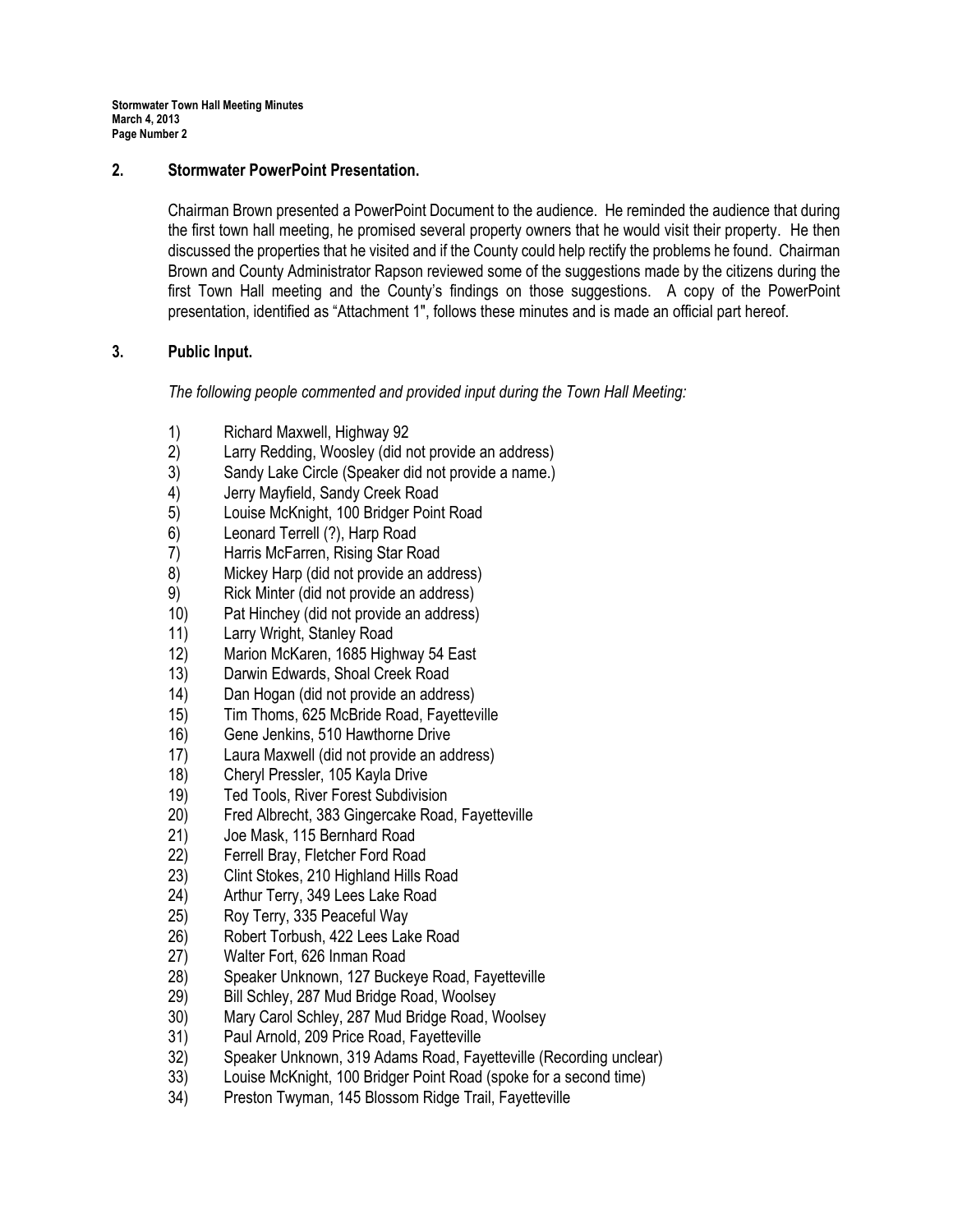- 35) Henry Dickerson, Woolsey
- 36) Jenny Parker, 265 Price Road, Brooks
- 37) Charles Gilreath, 235 Brookshire Drive, Fayetteville
- 38) Bill Ballard, 1160 Antioch Road, Fayetteville
- 39) Unidentified speaker, 283 Hills Bridge, Fayetteville

Five additional people spoke who did not provide either a name or an address for the record.

The following suggestions were provided by those who spoke:

- 1) Stormwater Maintenance needs to be a county-wide effort for all of Fayette County's citizens; not just unincorporated Fayette County.
- 2) Georgia Power should pay for pile-ons, concrete abutments and other impervious surfaces that belong to them.
- 3) The Stormwater Department needs to be put under the County's Road Maintenance Department so that every citizen in Fayette County can be taxed fairly.
- 4) Communicate with the citizens better, some do not get newspapers thrown in their driveways and did not know about the Stormwater fee until it was mailed to them in December.
- 5) Keep library, recreation, schools, and other similar services that retains Fayette County's youth and will undermine the County's future if they are cut.
- 6) Use the money paid for "road taxes" to make the repairs.
- 7) Citizens take individual initiative to repair the problems that are on their property, and the county should send someone who is knowledgeable to the property of each person who complains to guide them on how to fix the problems.
- 8) Stop repaving roads over rotted corrugated pipes.
- 9) Preventative maintenance needs to be practiced all the time, not just when a road needs attention.
- 10) The problem with the bill is that it is hard to know what is being billed.
- 11) Is there consideration of a moratorium on new development since it the County cannot afford to fix what is already here how can it maintain new development.
- 12) It appears that if someone has acreage then they are paying more money, and that is not fair. The whole system needs to be scrapped.
- 13) Road crew to survey all of Price Road.
- 14) The County needs to live within its budget each year, and each year fix what it can.

## 4. Announce Monday, March 25 as third Stormwater Town Hall Meeting.

Chairman Brown announced that the next Stormwater Town Hall Meeting would be held on March 25, 2013.